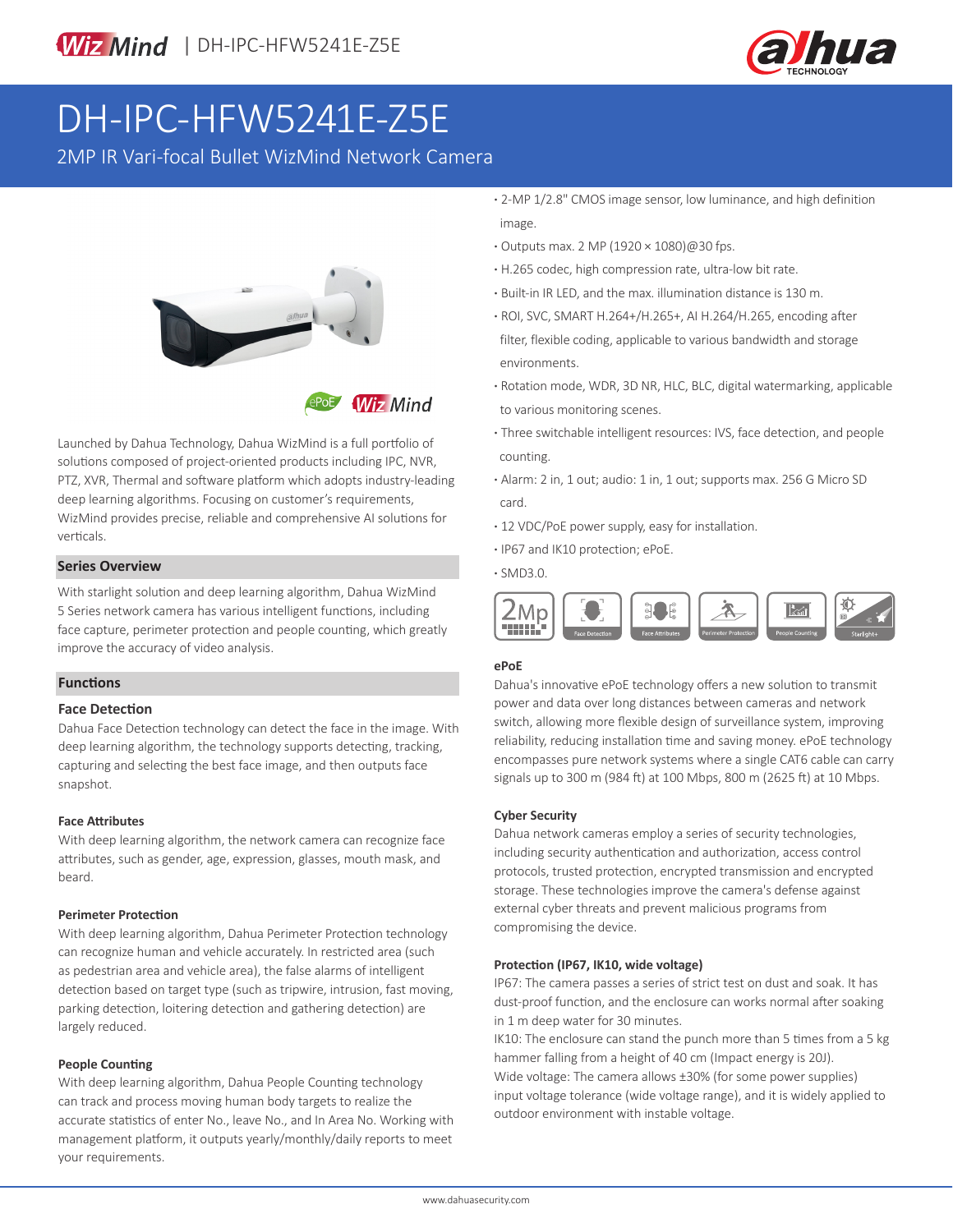# Wiz Mind | DH-IPC-HFW5241E-Z5E

## **Technical Specification**

| Camera                          |      |                                                                                            |                        |                       |                       |
|---------------------------------|------|--------------------------------------------------------------------------------------------|------------------------|-----------------------|-----------------------|
| Image Sensor                    |      | 1/2.8" CMOS                                                                                |                        |                       |                       |
| Max. Resolution                 |      | 1920 (H) × 1080 (V)                                                                        |                        |                       |                       |
| <b>ROM</b>                      |      | 128 MB                                                                                     |                        |                       |                       |
| <b>RAM</b>                      |      | 512 MB                                                                                     |                        |                       |                       |
| <b>Scanning System</b>          |      | Progressive                                                                                |                        |                       |                       |
| <b>Electronic Shutter Speed</b> |      | Auto/Manual 1/3 s-1/100,000 s                                                              |                        |                       |                       |
| Min. Illumination               |      | 0.0015 lux@F1.3 (Color, 30 IRE)<br>0.0002 lux@F1.3 (B/W, 30 IRE)<br>0 lux (Illuminator on) |                        |                       |                       |
| S/N Ratio                       |      | >56 dB                                                                                     |                        |                       |                       |
| <b>Illumination Distance</b>    |      | 130 m (426.51 ft) (IR)                                                                     |                        |                       |                       |
| Illuminator On/Off Control      |      | Auto                                                                                       |                        |                       |                       |
| <b>Illuminator Number</b>       |      | 4 (IR LED)                                                                                 |                        |                       |                       |
| Pan/Tilt/Rotation Range         |      | Pan: 0°-360°<br>Tilt: 0°-90°<br>Rotation: 0°-360°                                          |                        |                       |                       |
| Lens                            |      |                                                                                            |                        |                       |                       |
| Lens Type                       |      | Motorized vari-focal                                                                       |                        |                       |                       |
| Lens Mount                      |      | Module                                                                                     |                        |                       |                       |
| Focal Length                    |      | 7 mm-35 mm                                                                                 |                        |                       |                       |
| Max. Aperture                   |      | F1.3 (Constant)                                                                            |                        |                       |                       |
| Field of View                   |      | Horizontal: 33°-10°<br>Vertical: 19°-5°<br>Diagonal: 38°-11°                               |                        |                       |                       |
| Iris Control                    |      | Hall                                                                                       |                        |                       |                       |
| <b>Close Focus Distance</b>     |      | 0.3 m-2 m (0.98 ft-6.56 ft)                                                                |                        |                       |                       |
| <b>DORI</b><br><b>Distance</b>  | Lens | Detect                                                                                     | Observe                | Recognize             | Identify              |
|                                 | W    | 131.0 m<br>(429.79 ft)                                                                     | 52.4 m<br>(171.91 ft)  | 26.2 m<br>(85.96 ft)  | 13.1 m<br>(42.98 ft)  |
|                                 | T    | 427.6 m<br>$(1,402.89$ ft)                                                                 | 171.0 m<br>(561.02 ft) | 85.5 m<br>(280.51 ft) | 42.7 m<br>(140.09 ft) |
|                                 |      |                                                                                            |                        |                       |                       |

#### Smart Event

| <b>IVS</b>                        | Abandoned object; missing object                                                                                                                                                                                                                                                                                                                                                                                                                                                                                           |  |  |  |
|-----------------------------------|----------------------------------------------------------------------------------------------------------------------------------------------------------------------------------------------------------------------------------------------------------------------------------------------------------------------------------------------------------------------------------------------------------------------------------------------------------------------------------------------------------------------------|--|--|--|
| Heat Map                          | Yes                                                                                                                                                                                                                                                                                                                                                                                                                                                                                                                        |  |  |  |
| Professional, intelligent         |                                                                                                                                                                                                                                                                                                                                                                                                                                                                                                                            |  |  |  |
| <b>IVS (Perimeter Protection)</b> | Intrusion, tripwire, fast moving (the three functions<br>support the classification and accurate detection<br>of vehicle and human); loitering detection, people<br>gathering, and parking detection                                                                                                                                                                                                                                                                                                                       |  |  |  |
| <b>SMD 3.0</b>                    | Less false alarm, longer detection distance                                                                                                                                                                                                                                                                                                                                                                                                                                                                                |  |  |  |
| <b>Face Detection</b>             | Face detection; track; snapshot; snapshot optimization;<br>optimal face snapshot upload; face enhancement; face<br>exposure; face attributes extraction including 6 attributes<br>(gender, age, glasses, expressions, mask, and beard) and<br>8 expressions (angry, sad, disgusted, scared, surprised,<br>calm, happy, confused); face snapshot set as face or<br>one-inch photo; snapshot strategies (real-time snapshot,<br>quality priority and optimization snapshot); face angle<br>filter; optimization time setting |  |  |  |

| <b>People Counting</b>         | Tripwire people counting and people counting in area;<br>generating and exporting report (day/month/year);<br>queue management; 4 rules can be set for tripwire,<br>people counting in area and queue management                                                                                                                                                                                                                                                                                     |  |  |
|--------------------------------|------------------------------------------------------------------------------------------------------------------------------------------------------------------------------------------------------------------------------------------------------------------------------------------------------------------------------------------------------------------------------------------------------------------------------------------------------------------------------------------------------|--|--|
| Smart Search                   | Work together with Smart NVR to perform refine<br>intelligent search, event extraction and merging to event<br><b>zo</b> ghiv                                                                                                                                                                                                                                                                                                                                                                        |  |  |
| Video                          |                                                                                                                                                                                                                                                                                                                                                                                                                                                                                                      |  |  |
| Video Compression              | H.265; H.264; H.264H; H.264B; MJPEG (Only supported<br>by the sub stream)                                                                                                                                                                                                                                                                                                                                                                                                                            |  |  |
| Smart Codec                    | Smart H.265+; Smart H.264+                                                                                                                                                                                                                                                                                                                                                                                                                                                                           |  |  |
| AI Coding                      | AI H.265; AI H.264                                                                                                                                                                                                                                                                                                                                                                                                                                                                                   |  |  |
| Video Frame Rate               | Main stream: 1920 × 1080@(1 fps-25/30 fps)<br>Sub stream: D1@(1 fps-25/30 fps)<br>Third stream: 1080p@(1 fps-25/30 fps)<br>*The values above are the max. frame rates of each<br>stream; for multiple streams, the values will be subjected<br>to the total encoding capacity.                                                                                                                                                                                                                       |  |  |
| <b>Stream Capability</b>       | 3 streams                                                                                                                                                                                                                                                                                                                                                                                                                                                                                            |  |  |
| Resolution                     | 1080p (1920 × 1080); 1.3M (1280 × 960); 720p (1280<br>× 720); D1 (704 × 576/704 × 480); VGA (640 × 480); CIF<br>$(352 \times 288/352 \times 240)$                                                                                                                                                                                                                                                                                                                                                    |  |  |
| <b>Bit Rate Control</b>        | CBR/VBR                                                                                                                                                                                                                                                                                                                                                                                                                                                                                              |  |  |
| Video Bit Rate                 | H.264: 32 kbps-8192 kbps<br>H.265: 32 kbps-8192 kbps                                                                                                                                                                                                                                                                                                                                                                                                                                                 |  |  |
| Day/Night                      | Auto(ICR)/Color/B/W                                                                                                                                                                                                                                                                                                                                                                                                                                                                                  |  |  |
| <b>BLC</b>                     | Yes                                                                                                                                                                                                                                                                                                                                                                                                                                                                                                  |  |  |
| <b>HLC</b>                     | Yes                                                                                                                                                                                                                                                                                                                                                                                                                                                                                                  |  |  |
| <b>WDR</b>                     | 120 dB                                                                                                                                                                                                                                                                                                                                                                                                                                                                                               |  |  |
| Scene Self-adaptation<br>(SSA) | Yes                                                                                                                                                                                                                                                                                                                                                                                                                                                                                                  |  |  |
| <b>White Balance</b>           | Auto; natural; street lamp; outdoor; manual; regional<br>custom                                                                                                                                                                                                                                                                                                                                                                                                                                      |  |  |
| Gain Control                   | Auto; manual                                                                                                                                                                                                                                                                                                                                                                                                                                                                                         |  |  |
| Noise Reduction                | 3D NR                                                                                                                                                                                                                                                                                                                                                                                                                                                                                                |  |  |
| <b>Motion Detection</b>        | OFF/ON (4 areas, rectangular)                                                                                                                                                                                                                                                                                                                                                                                                                                                                        |  |  |
| Region of Interest (RoI)       | Yes (4 areas)                                                                                                                                                                                                                                                                                                                                                                                                                                                                                        |  |  |
| Image Stabilization            | Electronic Image Stabilization (EIS)                                                                                                                                                                                                                                                                                                                                                                                                                                                                 |  |  |
| Smart Illumination             | Yes                                                                                                                                                                                                                                                                                                                                                                                                                                                                                                  |  |  |
| Defog                          | Yes                                                                                                                                                                                                                                                                                                                                                                                                                                                                                                  |  |  |
| Image Rotation                 | 0°/90°/180°/270°                                                                                                                                                                                                                                                                                                                                                                                                                                                                                     |  |  |
| Mirror                         | Yes                                                                                                                                                                                                                                                                                                                                                                                                                                                                                                  |  |  |
| <b>Privacy Masking</b>         | 8 areas                                                                                                                                                                                                                                                                                                                                                                                                                                                                                              |  |  |
| Audio                          |                                                                                                                                                                                                                                                                                                                                                                                                                                                                                                      |  |  |
| <b>Audio Compression</b>       | PCM; G.711a; G.711Mu; G.726; G.723                                                                                                                                                                                                                                                                                                                                                                                                                                                                   |  |  |
| Alarm                          |                                                                                                                                                                                                                                                                                                                                                                                                                                                                                                      |  |  |
| Alarm Event                    | No SD card; SD card full; SD card error; network<br>disconnection; IP conflict; illegal access; motion<br>detection; video tampering; defocus detection; tripwire;<br>intrusion; fast moving; abandoned object; missing<br>object; loitering detection; people gathering; parking<br>detection; scene changing; input error; voltage detection;<br>face detection; people counting in area; stay detection;<br>people counting; people number error detection; queue<br>management; intensity change |  |  |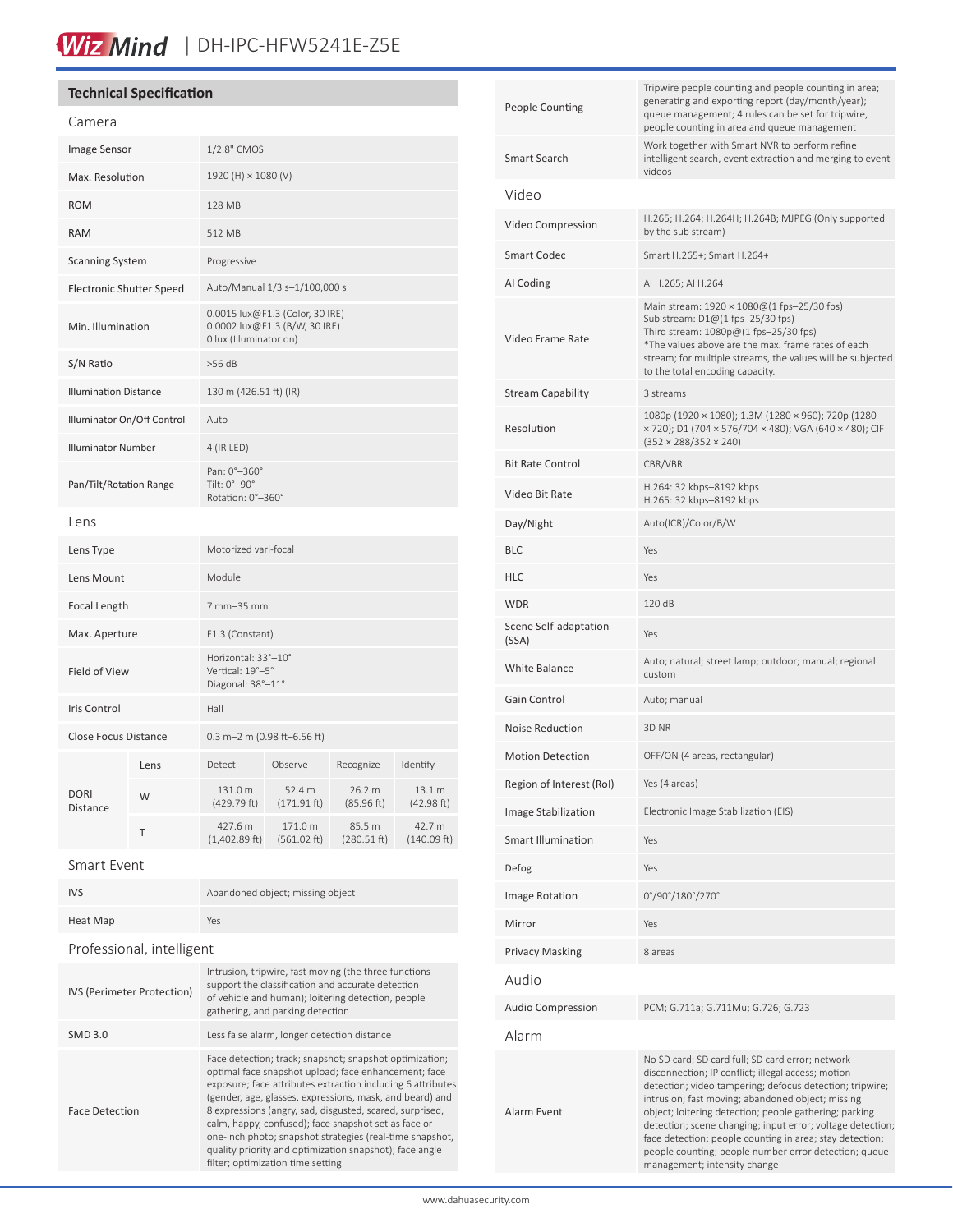# Wiz Mind | DH-IPC-HFW5241E-Z5E

#### Network

| Network Port                 | RJ-45 (10/100 Enhancement Base-T)                                                                                                                                                                                                                                     |  |  |  |  |
|------------------------------|-----------------------------------------------------------------------------------------------------------------------------------------------------------------------------------------------------------------------------------------------------------------------|--|--|--|--|
| SDK and API                  | Yes                                                                                                                                                                                                                                                                   |  |  |  |  |
| <b>Cyber Security</b>        | Video encryption; firmware encryption; configuration<br>encryption; Digest; WSSE; account lockout; security logs;<br>IP/MAC filtering; generation and importing of X.509<br>certification; syslog; HTTPS; 802.1x; trusted boot; trusted<br>execution; trusted upgrade |  |  |  |  |
| Network Protocol             | IPv4; IPv6; HTTP; TCP; UDP; ARP; RTP; RTSP; RTCP; RTMP;<br>SMTP; FTP; SFTP; DHCP; DNS; DDNS; QoS; UPnP; NTP;<br>Multicast; ICMP; IGMP; NFS; SAMBA; PPPoE; SNMP;<br>Bonjour                                                                                            |  |  |  |  |
| Interoperability             | ONVIF (Profile S/Profile G/Profile T); CGI; P2P; Milestone                                                                                                                                                                                                            |  |  |  |  |
| User/Host                    | 20 (Total bandwidth: 88 M)                                                                                                                                                                                                                                            |  |  |  |  |
| Storage                      | FTP; SFTP; Micro SD card (support max. 256 GB); NAS                                                                                                                                                                                                                   |  |  |  |  |
| <b>Browser</b>               | IE: IE8 and later<br>Chrome<br>Firefox                                                                                                                                                                                                                                |  |  |  |  |
| <b>Management Software</b>   | Smart PSS, DSS, DMSS                                                                                                                                                                                                                                                  |  |  |  |  |
| Mobile Client                | iOS; Android                                                                                                                                                                                                                                                          |  |  |  |  |
| Certification                |                                                                                                                                                                                                                                                                       |  |  |  |  |
| Certifications               | CE-LVD: EN 62368-1<br>CE-EMC: Electromagnetic Compatibility Directive<br>2014/30/EU<br>FCC: 47 CFR FCC Part 15, Subpart B<br>UL/CUL: UL60950-1 CAN/CSA C22.2 No.60950-1-07                                                                                            |  |  |  |  |
| Port                         |                                                                                                                                                                                                                                                                       |  |  |  |  |
| Audio Input                  | 1 channel (RCA port)                                                                                                                                                                                                                                                  |  |  |  |  |
| <b>Audio Output</b>          | 1 channel (RCA port)                                                                                                                                                                                                                                                  |  |  |  |  |
| Alarm Input                  | 2 channels in: 5 mA 3-5 VDC                                                                                                                                                                                                                                           |  |  |  |  |
| Alarm Output                 | 1 channel out: 300 mA 12 VDC                                                                                                                                                                                                                                          |  |  |  |  |
| Power                        |                                                                                                                                                                                                                                                                       |  |  |  |  |
| Power Supply                 | 12 VDC/PoE (802.3af)/ePoE                                                                                                                                                                                                                                             |  |  |  |  |
| Power Consumption            | Basic: 2.5 W (12 VDC); 3.2 W (PoE)<br>Max. (max. stream + IR LED + focus): 9.4 W (12 VDC);<br>10.3 W (PoE)                                                                                                                                                            |  |  |  |  |
| Environment                  |                                                                                                                                                                                                                                                                       |  |  |  |  |
| <b>Operating Temperature</b> | -30 °C to +60 °C (-22 °F to +140 °F)                                                                                                                                                                                                                                  |  |  |  |  |
| <b>Operating Humidity</b>    | ≤95%                                                                                                                                                                                                                                                                  |  |  |  |  |
| Storage Temperature          | $-40$ °C to +60 °C (-40 °F to +140 °F)                                                                                                                                                                                                                                |  |  |  |  |
| Protection                   | IP67; IK10                                                                                                                                                                                                                                                            |  |  |  |  |
| Structure                    |                                                                                                                                                                                                                                                                       |  |  |  |  |
| Casing                       | Metal + plastic                                                                                                                                                                                                                                                       |  |  |  |  |
| <b>Product Dimensions</b>    | 273.2 mm × 95 mm × 95 mm (10.76" × 3.74" × 3.74") (L<br>$\times$ W $\times$ H)                                                                                                                                                                                        |  |  |  |  |
| Net Weight                   | 1110 g (2.45 lb)                                                                                                                                                                                                                                                      |  |  |  |  |
| <b>Gross Weight</b>          | 1510 g (3.33 lb)                                                                                                                                                                                                                                                      |  |  |  |  |

| <b>Ordering Information</b> |                      |                                                          |  |  |
|-----------------------------|----------------------|----------------------------------------------------------|--|--|
| <b>Type</b>                 | Model                | Description                                              |  |  |
|                             | DH-IPC-HFW5241FP-75F | 2MP IR Vari-focal Bullet WizMind<br>Network Camera, PAL  |  |  |
| 2MP Camera                  | DH-IPC-HEW5241FN-75F | 2MP IR Vari-focal Bullet WizMind<br>Network Camera, NTSC |  |  |
|                             | <b>PFA152-F</b>      | Pole Mount Bracket                                       |  |  |
|                             | <b>PFA121</b>        | Junction Box                                             |  |  |
| Accessories<br>(optional)   | <b>PFM321D</b>       | 12 VDC 1A Power Adapter                                  |  |  |
|                             | LR1002-1ET/1EC       | Single-port Long Reach Ethernet<br>over Coax Extender    |  |  |
|                             | PFM900-F             | Integrated Mount Tester                                  |  |  |

### **Accessories**

Optional:



Pole Mount Bracket



PFM321D 12 VDC 1A Power Adapter



LR1002-1ET/1EC Single-port Long Reach Ethernet over Coax Extender



Junction Box



PFM900-E Integrated Mount Tester